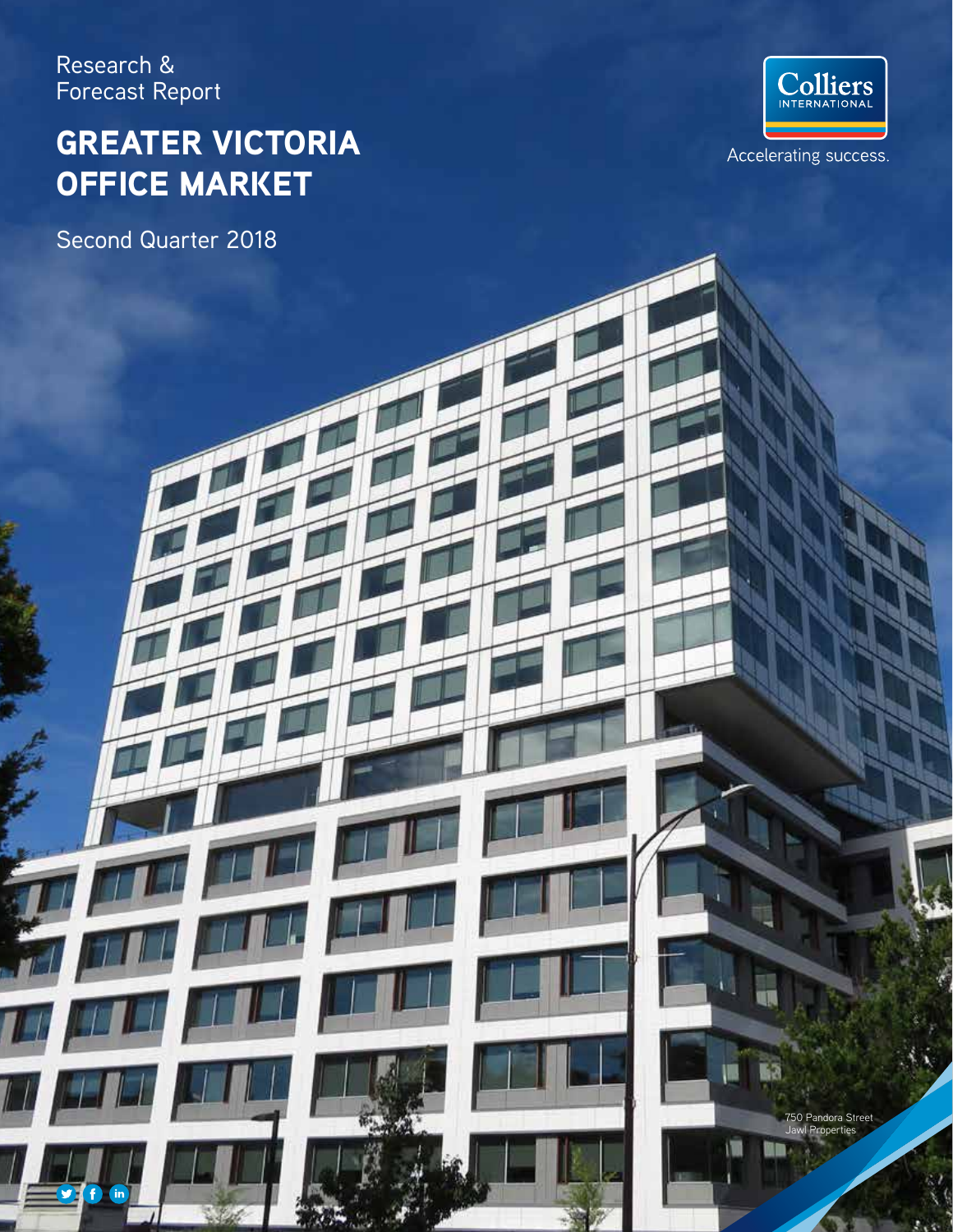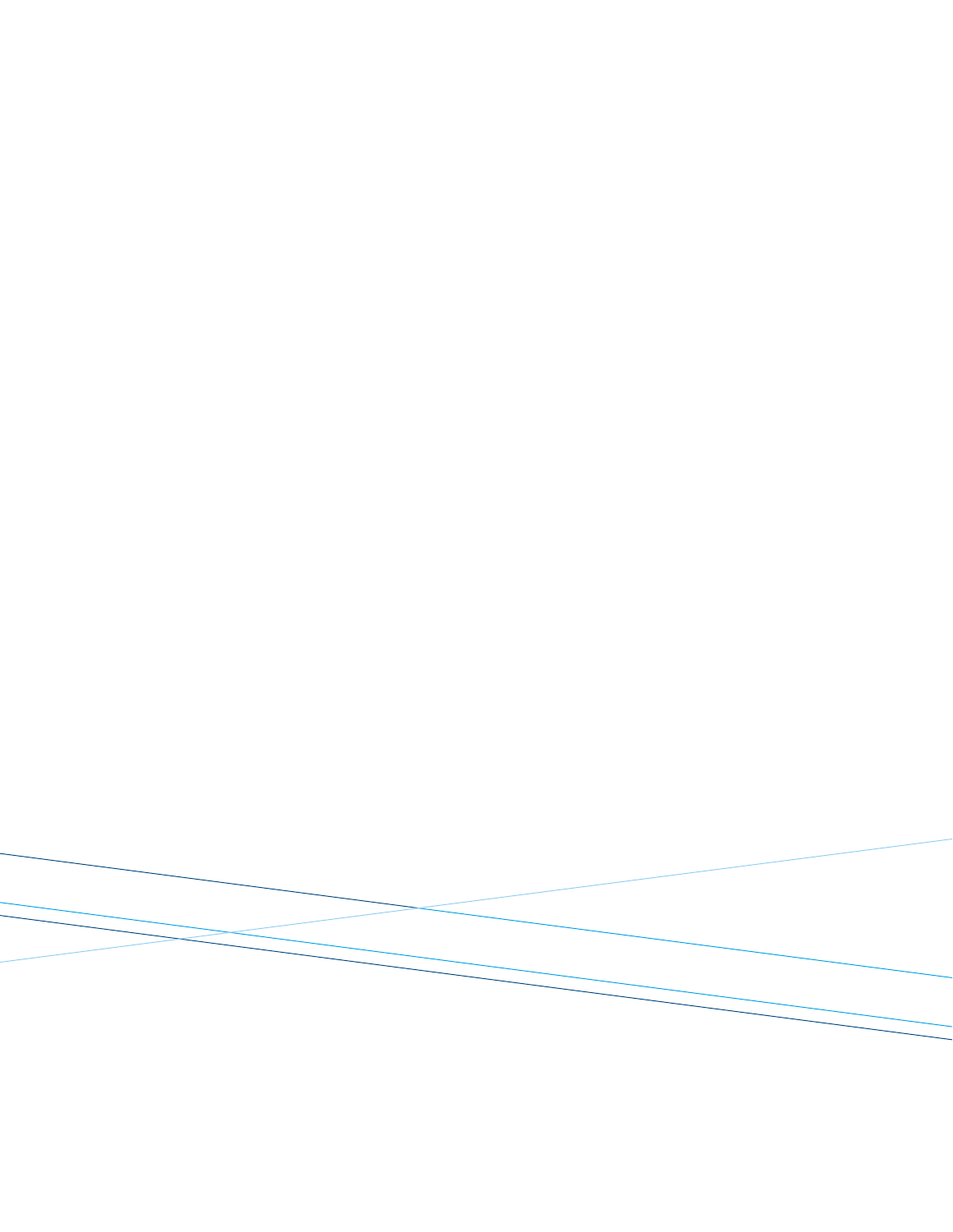

## Greater Victoria

#### Office Market Overview

The Greater Victoria office market outperformed forecasts, resulting in an overall decrease in vacancy from 8.74% at the end of 2017 to 8.17% as of June 30th, 2018. Vacancy was originally forecast to increase due to 280,000 square feet of new supply added to the downtown inventory in the first half of 2018, but vacancy rates decreased due to aggressive demand from both the provincial government and the private sector. While downtown vacancy increased slightly from 7.16% to 7.56%, the suburban vacancy decreased from 10.59% as of Q4 2017 to 8.93%. Downtown Class A office buildings had the largest increase in vacancy from 1.17% to 5.91%, due to 1515 Douglas Street and 750 Pandora Avenue added as new supply. Approximately 30,000 square feet of space in 1515 Douglas Street remains available for lease.

Suburban class A inventory experienced the largest decrease in vacancy from 19.87% to 9.94%. Uptown, 3645 Tillicum Road, 740 Hillside Avenue, and Eagle Creek Village all experienced positive absorption. Demand for large floor plate options and move-in ready space have been the primary drivers of the decrease in vacancy. Of note, in Q1 2018 Babcock Engineering leased approximately 37,000 square feet and Regus leased approximately 25,000 square feet in Uptown, and the Province leased approximately 26,000 square feet in Upper Harbour Place. There are now fewer large floor plate options for tenants seeking suburban locations.

| <b>Market Indicators</b><br>Relative to prior period | Victoria Q4<br>2017 | Victoria Q2<br>2018 | Victoria<br>$2018*$ Trend |
|------------------------------------------------------|---------------------|---------------------|---------------------------|
| VACANCY                                              | 8.74%               | 8.17%               | u.                        |
| <b>NET ABSORPTION</b>                                | 48.383              | 305,909             | $\bullet$                 |
| CONSTRUCTION (SF)                                    | 380,000             | 151,000             |                           |
| <b>RENTAL RATE**</b>                                 | \$25.50             | \$25.50             |                           |

Note: Construction is the change in Under Construction.

\*Projected

\*\*Rental rates for current quarter are for CBD. Rent forecast is for Class A rents.







Source: Colliers International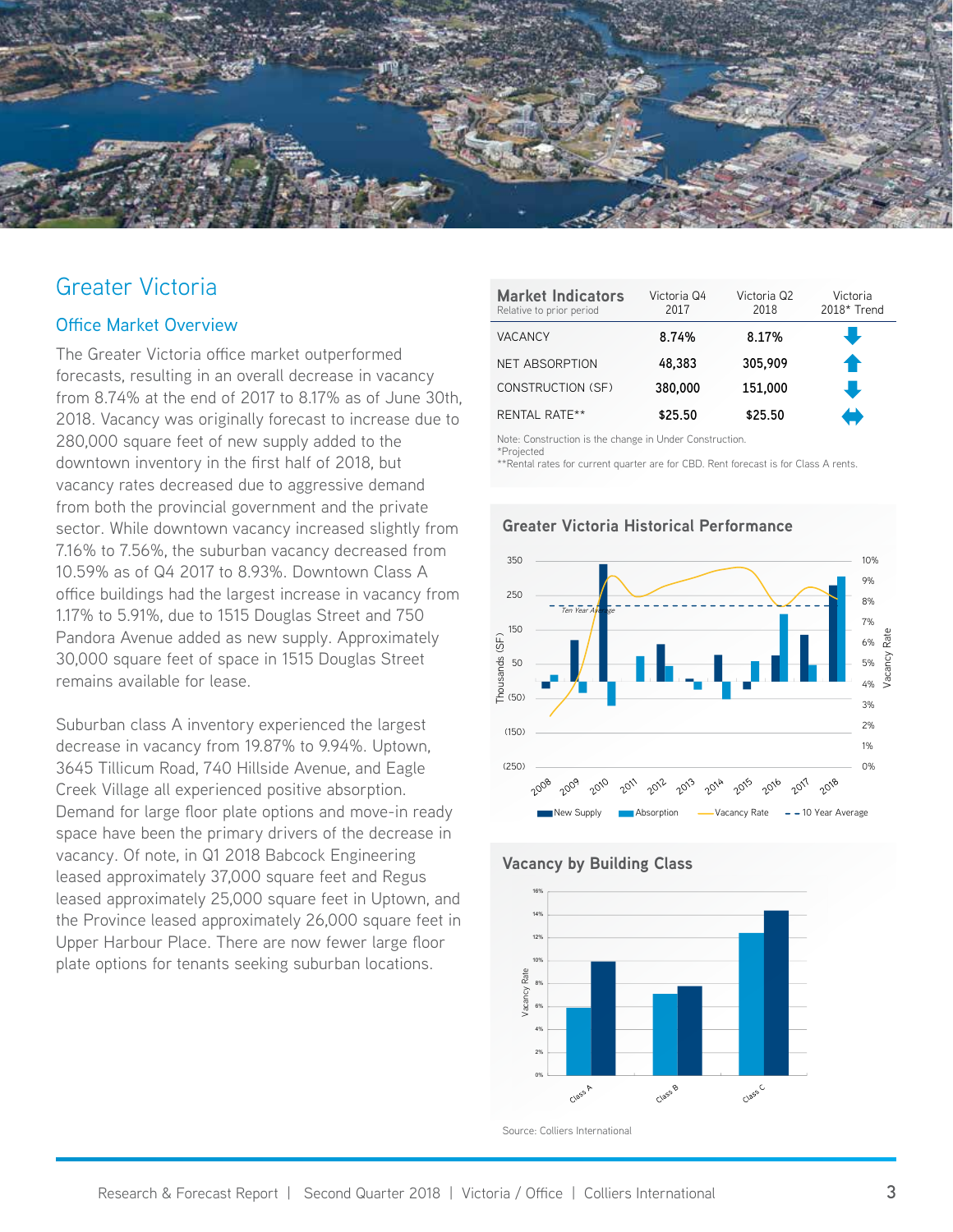## Investment Market

Greater Victoria office investment sales exceeding \$1 1 are and the canada medical medical care of the canada Highway in the million totaled \$22.9 million during the first two quarters of 2018, which is a significant decrease from the same period in 2017. There are five transactions that account for the \$22.9 million total. The most notable sale in the first two quarters was 3795 Carey Road, which sold for \$16.7 million and is fully occupied by the private sector. Cap rates for the office investment sales from the first two quarters of 2018 ranged from 4.75% to 5.50%. Craigower Rd

#### Forecast

Overall vacancy is expected to decrease further, driven by continued demand from both the provincial government and the private sector. Looking further into 2019, Phase II Capital Park will add 123,000 square feet of new office space in the downtown core in the fall of 2019, and 1235 Esquimalt Road will add approximately 28,000 square Esquimalt Road will add approximately 28,000 square<br>feet in the suburban market. The provincial government will occupy a major portion of Capital Park with the option to potentially occupy the entire building. With the growth of project funding under the NDP, we expect the province will take advantage of this opportunity.





#### **Downtown Notable Lease Transactions**

| <b>TENANT NAME - ADDRESS</b>                  | <b>TYPE</b> | <b>APPROXIMATE</b><br>SIZE (SF) |
|-----------------------------------------------|-------------|---------------------------------|
| Provincial Government-645 Tyee<br>Road        | Headlease   | 26,000                          |
| Provincial Government -1401<br>Douglas Street | Headlease   | 15.000                          |
| Provincial Government -808 Douglas<br>Street  | Sublease    | 10,000                          |

#### **Suburban Notable Lease Transactions**

| <b>TENANT NAME - ADDRESS</b>                       | <b>TYPE</b> | <b>APPROXIMATE</b><br>SIZE (SF) |
|----------------------------------------------------|-------------|---------------------------------|
| Provincial Government - 395<br>Waterfront Crescent | Renewal     | 40,000                          |
| 2. Babcock Canada Inc-3531 Uptown<br>Boulevard     | Headlease   | 27.627                          |
| 3. Regus - Uptown Boulevard                        | Headlease   | 26,000                          |

Source: Colliers International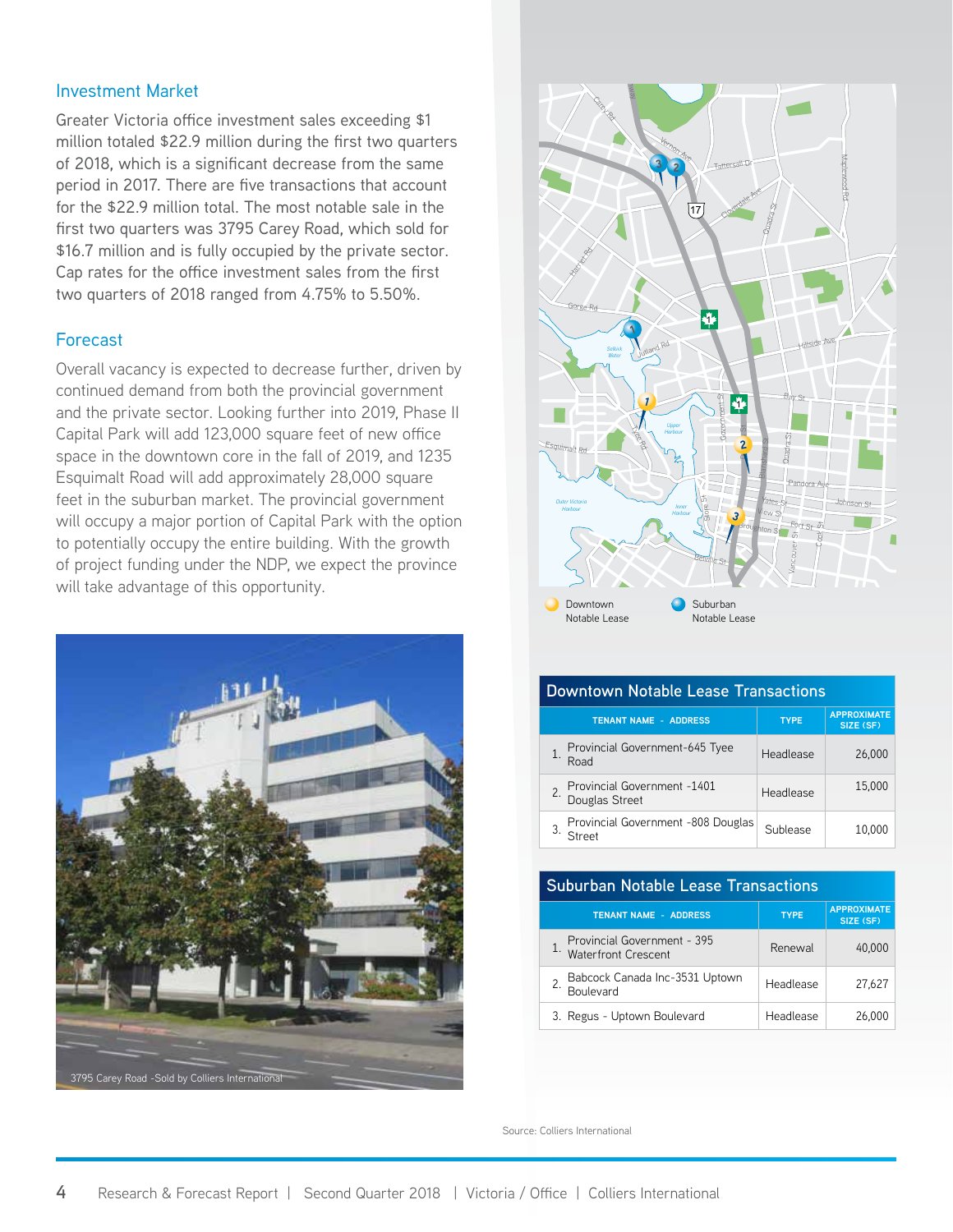## Downtown

**Downtown vacancy had a slight increase from 7.16% as of year-end 2017 to 7.56% at the end of Q2 2018. Downtown Class A office space is still the lowest vacancy segment, even with an increase from 1.17% to 5.91%. This increase is the direct result of the new supply of Class A office space provided by 1515 Douglas and 750 Pandora, with approximately 80% of this new supply already occupied. Total downtown absorption for Q2 2018 was 244,078, which is eight times larger than the 10-year average.**

#### **Trends**

- > The NDP has opted for move-in ready office space allowing for quick occupancy. The provincial government was a major source of demand in the first two quarters
- > New Class A construction achieved \$30.00 per square foot base rent level
- > Noticeable increase in the number of tenants looking for large blocks of space (20,000 square feet to 40,000 square feet) with limited options available parking downtown is becoming very difficult to secure, which is deterring some tenants and focusing their attention towards suburban options.
- > With the rise of construction costs, there has also been an increase in tenant allowances as a result a greater push towards move-in ready space across the Victoria office leasing market.

### **Supply**

100,000 square feet added by the completion of 1515 Douglas Street in Q2

180,000 square feet added by the completion of 750 Pandora Avenue in Q1, which is fully leased to British Columbia Investment Management Corporation

Total new supply of 280,000 square feet.

**Downtown Historical Performance**





| Downtown                  | Q4 2017   | Q <sub>2</sub> 2018 | Trend     |
|---------------------------|-----------|---------------------|-----------|
| Office Inventory          | 4,636,236 | 4,916,504           | T         |
| Net Absorption            | 72,536    | 244,078             | ⋒         |
| Vacancy Rate              | 7.16%     | 7.56%               | $\bullet$ |
| New Supply                | 120,000   | 280,000             | œ         |
| <b>Under Construction</b> | 380,000   | 123,000             |           |

| <b>Downtown Market Indicators</b> |                             |                    |                     |                       |                       |
|-----------------------------------|-----------------------------|--------------------|---------------------|-----------------------|-----------------------|
| <b>CLASS</b>                      | <b>TOTAL INVENTORY (SF)</b> | <b>VACANT (SF)</b> | <b>VACANCY RATE</b> | <b>NET ABSORPTION</b> | <b>NET NEW SUPPLY</b> |
| A                                 | 913.808                     | 53.964             | 5.91%               | 233,420               | 280,000               |
| B                                 | 3,398,408                   | 242.557            | 7.14%               | 13.548                |                       |
| C                                 | 604.288                     | 75.113             | 12.43%              | (2.890)               |                       |
| <b>Region Total</b>               | 4,916,504                   | 371,364            | 7.56%               | 244,078               | 280,000               |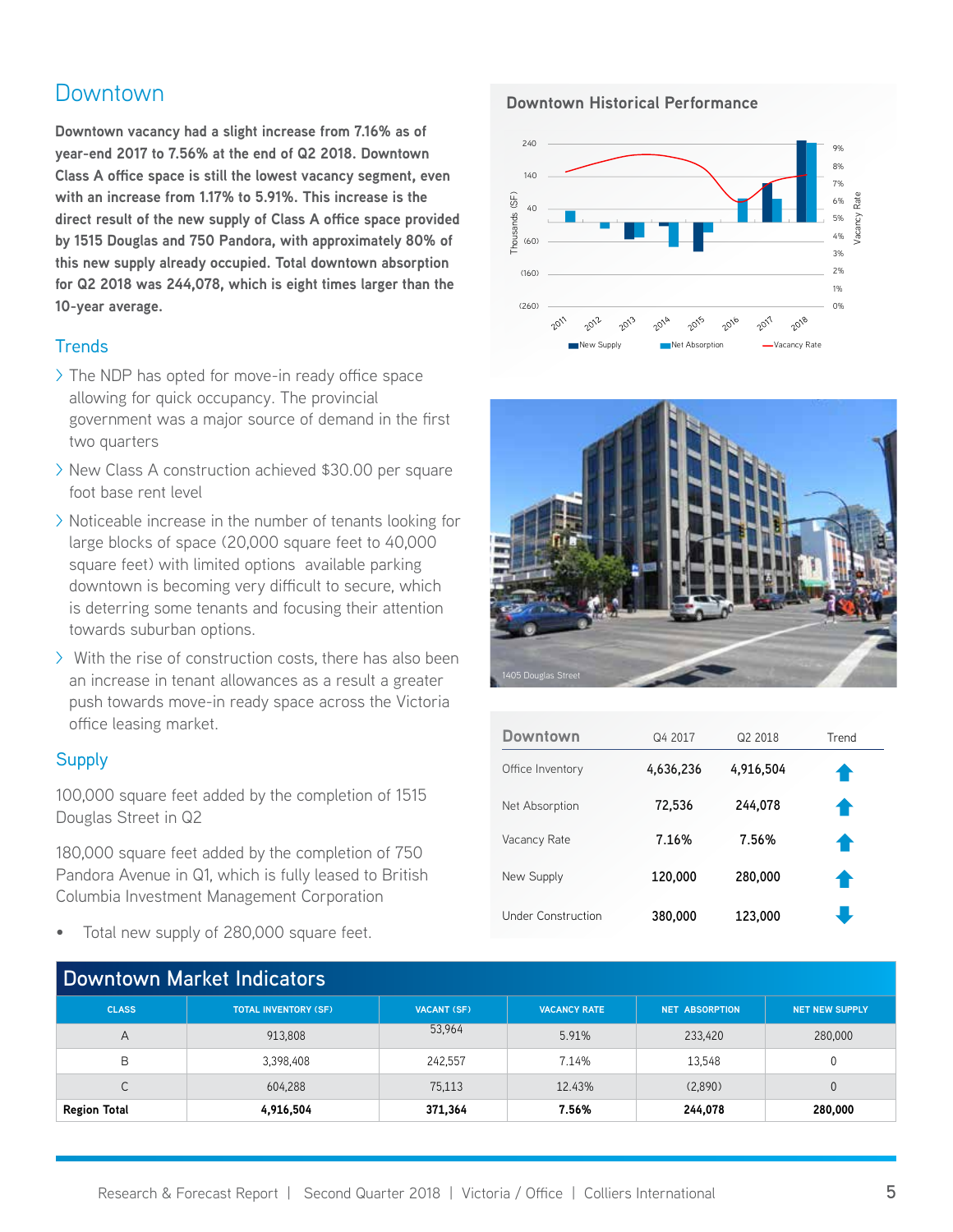## Suburban

**Activity in the suburban market has increased in the first two quarters of 2018 with a dropin vacancy from 10.59% to 8.93%. This reflects increased demand from tenants looking for large floor plates in the suburban markets. The most notable segment change was in the Class A suburban market where the vacancy drastically decreased from 19.87 % to 9.94%. This decrease was primarily due to tenants requiring large floor plates options in buildings like Upper Harbour Place, and Uptown.**

#### **Trends**

- > Similar to the downtown market, there has been an increase in the number of tenants looking for large blocks of space (20,000 square feet to 40,000 square feet) with limited options that can provide that size range
- > Move-in ready space throughout the region is in demand due to the high costs of tenant improvement work
- > Large floor plates in the suburban market are now difficult to find since existing supply has been absorbed





### **Supply**

- > No new supply added in the first two quarters of 2018
- > 1235 Esquimalt Road is currently under construction, bringing approximately 28,000 square feet of new suburban supply in Q4 2019



| <b>Suburban</b>    | Q4 2017   | Q2 2018   | Trend |
|--------------------|-----------|-----------|-------|
| Office Inventory   | 3,837,315 | 3,952,315 | ▜     |
| Net Absorption     | (24, 153) | 353,004   | ▜     |
| Vacancy Rate       | 10.91%    | 8.93%     | ┺     |
| New Supply         | 16,500    | 0         |       |
| Under Construction | 0         | 28,000    |       |

## **Suburban Market Indicators**

| <b>CLASS</b>         | <b>TOTAL INVENTORY (SF)</b> | <b>VACANT (SF)</b> | <b>VACANCY RATE</b> | <b>NET ABSORPTION</b> | <b>NET NEW SUPPLY</b> |  |
|----------------------|-----------------------------|--------------------|---------------------|-----------------------|-----------------------|--|
| A                    | 1,044,344                   | 103,856            | 9.94%               | 101,949               | 0                     |  |
| B                    | 2,572,548                   | 200,891            | 7.81%               | (38,500)              | 0                     |  |
| $\Gamma$<br>◡        | 335,423                     | 482,57             | 14.39%              | (1,618)               | $\theta$              |  |
| <b>Region Total</b>  | 3,952,315                   | 353,004            | 8.93%               | 61,831                | 0                     |  |
| <b>MARKET TOTALS</b> | 8,868,819                   | 724,638            | 8.17%               | 48,383                | 280,000               |  |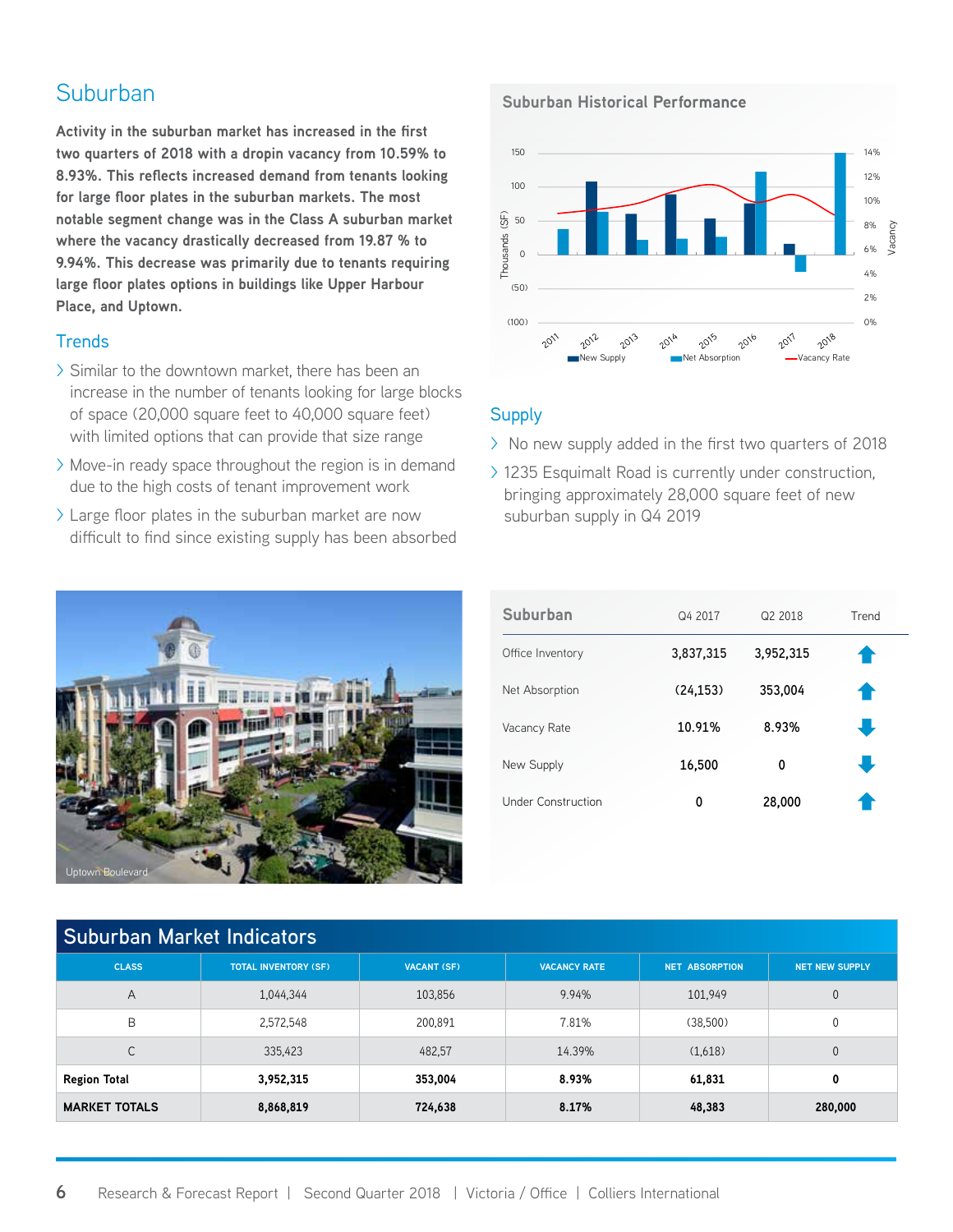# **Glossary**

## Class A Building - 22.1% percent of the Victoria Market

Prestigious buildings competing for premier office users with rents above average for the area. Buildings that have high-quality standard finishes, state-of-the-art systems, exceptional accessibility and a definite market presence. Characterized by: prime central location; first-class tenant improvements; on-site parking; state-of-the-art elevators and HVAC systems; concrete and steel construction; contemporary design and architecture; high quality of upkeep and maintenance.

## Class B Building - 67.3% percent of the Victoria Market

Buildings competing for a wide range of users with rents in the average range for the area. Building finishes are fair to good for the area and systems are adequate, but the building does not compete with Class A at the same prices. Characterized by new buildings in non-prime locations and older buildings (including rehabilitated structures in prime locations); good-quality tenant improvements; may have on-site parking; elevators and HVAC served; built using a variety of construction methods; upkeep and maintenance is generally good.

## Class C Building - 10.6% percent of the Victoria Market

Buildings competing for tenants requiring functional space at rents below the average for the area. Characterized by older structures, may or may not have been renovated; poor-to-average quality of tenant improvements; may not have elevators and air conditioning systems; generally no parking facilities; lower quality of upkeep and maintenance. May also include renovated heritage buildings with good-quality tenant improvements and upgraded building systems.